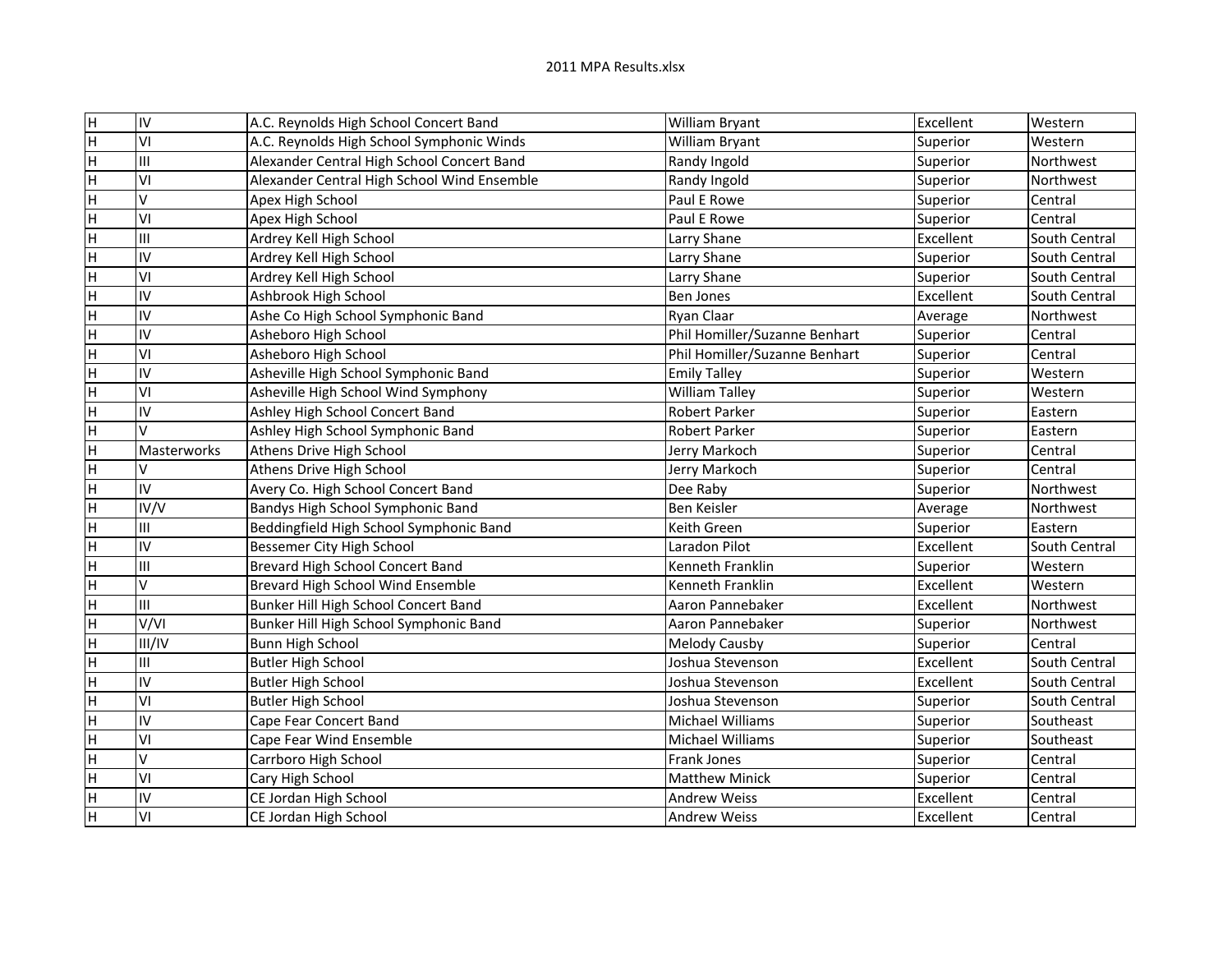| Iн | lıv         | Cedar Ridge High School                     | Patricia Quigley         | Superior  | Central       |
|----|-------------|---------------------------------------------|--------------------------|-----------|---------------|
| H  | lvı         | Cedar Ridge High School                     | Patricia Quigley         | Superior  | Central       |
| H  | liv         | Central Academy                             | Jim Hill                 | Excellent | South Central |
| H  | liv         | Central Cabarrus High School                | Stephen Petrucci         | Excellent | South Central |
| H  | ĪШ          | Central Davidson High School Symphonic Band | Daniel Jarvis            | Superior  | Northwest     |
| H  | lvı         | Central Davidson High School Wind Ensemble  | James Daugherty          | Superior  | Northwest     |
| H  | Masterworks | Chapel Hill High School                     | John Carmichael          | Superior  | Central       |
| H  | IШ          | Charles B. Aycock High School Concert Band  | Michael Palmer           | Average   | Eastern       |
| H  | IV/V        | Charlotte Latin Upper School Band           | Ron Payne                | Excellent | Northwest     |
| H  | lıv         | Chase High School Band                      | Michael Henderson        | Excellent | Western       |
| H  | lıv         | Cherryville High School                     | Carrie Nicholson         | Excellent | South Central |
| H  | lv.         | <b>Clayton Wind Ensemble</b>                | John Pearson/Alan Martin | Superior  | Southeast     |
| H  | liv         | <b>Cleveland Concert Band</b>               | Jason Heard              | Superior  | Southeast     |
| H  | liv         | Clyde A. Erwin High School Band             | David Sulzman            | Excellent | Western       |
| H  | Iш          | Concord High School                         | Doug Morin               | Average   | South Central |
| H  | liv         | Concord High School                         | Doug Morin               | Excellent | South Central |
| H  | Ш           | <b>Corinth Holders Concert Band</b>         | Amy Reid                 | Average   | Southeast     |
| H  | Ш           | Cox Mill High School                        | Joseph Earp              | Excellent | South Central |
| H  | lıv         | Cox Mill High School                        | Joseph Earp              | Superior  | South Central |
| H  | lıv         | Crest High School                           | Angie Milne              | Excellent | South Central |
| H  | lvı         | Croatan High School Wind Ensemble           | Michael Gillespie        | Superior  | Eastern       |
| H  | lıv         | Cuthbertson High School                     | <b>Todd Ebert</b>        | Superior  | South Central |
| H  | lıv         | Dalton L. McMichael High School             | <b>Randy Quarles</b>     | Excellent | Central       |
| H  | IV/V        | Davie Co High School Symphonic Band         | Andrew Jimeson           | Superior  | Northwest     |
| H  | lıv         | DH Conley High School Concert Band          | Benjamin Fonville        | Excellent | Eastern       |
| H  | İlV         | Draughn High School Concert Band            | <b>Dustin Hull</b>       | Excellent | Northwest     |
| H  | lıv         | Draughn High School Concert Band            | <b>Dustin Hull</b>       | Excellent | Northwest     |
| lн | VI          | Durham School of the Arts                   | <b>Austin Greene</b>     | Average   | Central       |
| H  | V/VI        | East Burke High School Symphonic Band       | Jon Berry                | Excellent | Northwest     |
| H  | V           | East Carteret High School Concert Band      | Ashley Wright            | Superior  | Eastern       |
| H  | lш          | East Columbus High School                   | Jamie Faulk              | Average   | Southeast     |
| H  | V/VI        | East Davidson High School Symphonic Band    | David Deese/Wes Allred   | Excellent | Northwest     |
| H  | lvı         | East Davidson High School Wind Ensemble     | David Deese/Wes Allred   | Superior  | Northwest     |
| H  | lv.         | East Forsyth High School Concert Band       | <b>Greg Murphy</b>       | Comments  | Northwest     |
| lн | Iш          | East Gaston High School                     | Joey Dunlevy             | Excellent | South Central |
| lн | lıv         | East Gaston High School                     | Joey Dunlevy             | Superior  | South Central |
| lн | liv         | East Henderson High School Concert Band     | Sean Smith               | Superior  | Western       |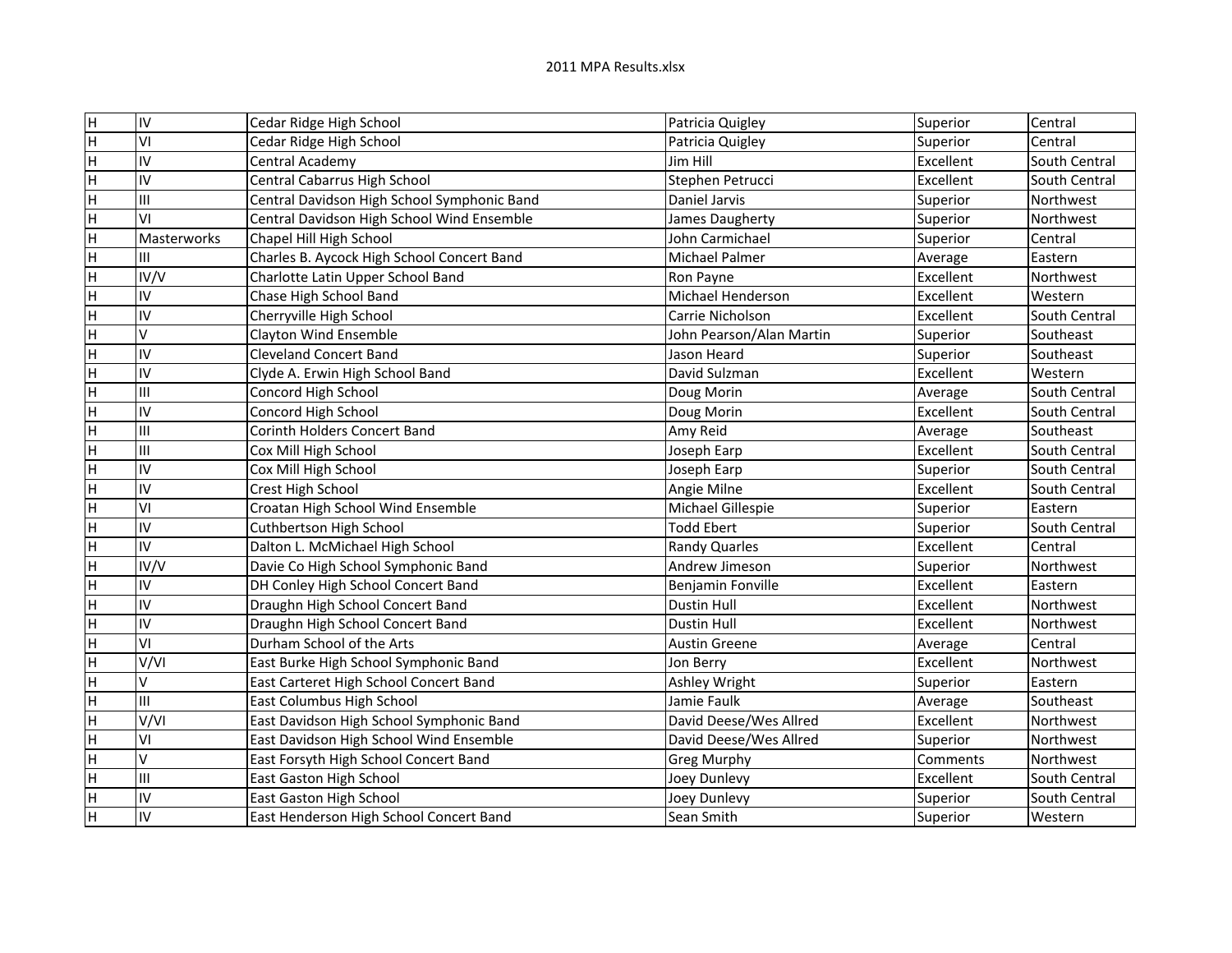| П  | lvı                     | East Henderson High School Symphonic Band | Sean Smith             | Superior             | Western       |
|----|-------------------------|-------------------------------------------|------------------------|----------------------|---------------|
| H  | Iш                      | East Lincoln High School                  | <b>Dustin Stamey</b>   | Superior             | South Central |
| Η  | lvı                     | East Lincoln High School                  | <b>Dustin Stamey</b>   | Excellent            | South Central |
| H  | IV                      | East Mecklenburg High School              | <b>Scott Clowes</b>    | Excellent            | South Central |
| H  | lvı                     | East Mecklenburg High School              | <b>Scott Clowes</b>    | Superior             | South Central |
| Η  | liv                     | East Rowan High School                    | <b>Emily Davis</b>     | Superior             | South Central |
| H  | III/IV                  | East Rutherford High School Concert Band  | <b>Patrick Smith</b>   | Excellent            | Western       |
| H  | IV                      | Eastern Randolph High School              | Josh Cvijanovich       | Excellent            | Central       |
| H  | V                       | Enka High School Band                     | <b>Roger Caldwell</b>  | Excellent            | Western       |
| H  | IV                      | Foard High School Symphonic Band          | <b>Ted Neely</b>       | Superior             | Northwest     |
| Iн | $\vee$                  | Forbush High School Concert Band          | <b>Matthew Parunak</b> | <b>Below Average</b> | Northwest     |
| H  | liv                     | Forest Hills High School                  | <b>Tracy Humphries</b> | Superior             | South Central |
| H  | Iш                      | Forestview High School                    | Gaither Bumgardner     | Average              | South Central |
| H  | liv                     | Forestview High School                    | Gaither Bumgardner     | Average              | South Central |
| Iн | Ш                       | Franklinton High School                   | Olivia Dove            | Average              | Central       |
| H  | III/IV                  | Freedom High School Symphonic Band        | Jason Hoyle            | Superior             | Northwest     |
| H  | V                       | Freedom High School Wind Ensemble         | Jason Hoyle            | Superior             | Northwest     |
| Η  | Ш                       | Fuquay-Varina High School                 | Matt Edwards           | Excellent            | Central       |
| H  | VI                      | Fuquay-Varina High School                 | Matt Edwards           | Excellent            | Central       |
| H  | V                       | Garner Magnet High School                 | Christopher P Serina   | Superior             | Central       |
| H  | IV                      | Glenn High School Wind Ensemble           | Jonathan Miller        | <b>Below Average</b> | Northwest     |
| H  | IV                      | Graham High School                        | Michael Jefferson      | Excellent            | Central       |
| H  | IV                      | Granville Central High School             | <b>Charles Peters</b>  | Average              | Central       |
| Η  | IV/V                    | Green Hope High School                    | <b>Brian Myers</b>     | Excellent            | Central       |
| Η  | Masterworks             | Green Hope High School                    | <b>Brian Myers</b>     | Superior             | Central       |
| H  | Iш                      | <b>Harnett Central Concert Band</b>       | Jonathan Barbour       | <b>IExcellent</b>    | Southeast     |
| H  | lıv                     | Havelock High School Symphonic Band       | J. Benitez/G. Woodcock | Superior             | Eastern       |
| H  | VI                      | Havelock High School Wind Ensemble        | J. Benitez/G. Woodcock | Superior             | Eastern       |
| Η  | $\mathbf{II}$           | Hayesville High School Band               | Jennifer Gibson        | Average              | Western       |
| H  | III/IV                  | Heide Trask High School Symphonic Band    | Hoy Colson             | <b>Below Average</b> | Eastern       |
| H  | IV                      | Hendersonville High School Concert Band   | Fran Shelton           | Excellent            | Western       |
| H  | Masterworks             | Hendersonville High School Symphonic Band | Fran Shelton           | Superior             | Western       |
| Iн | Iш                      | Hertage High School                       | <b>Barry Hearn</b>     | Excellent            | Central       |
| Iн | V                       | Hibriten High School Symphonic Band       | Kevin Townsend         | Superior             | Northwest     |
| H  | V                       | <b>Hickory High School</b>                | <b>Tammy Reyes</b>     | Superior             | South Central |
| H  | Ш                       | Hickory Ridge High School                 | Chris White            | Superior             | South Central |
| H  | $\overline{\mathsf{v}}$ | Hickory Ridge High School                 | Chris White            | Superior             | South Central |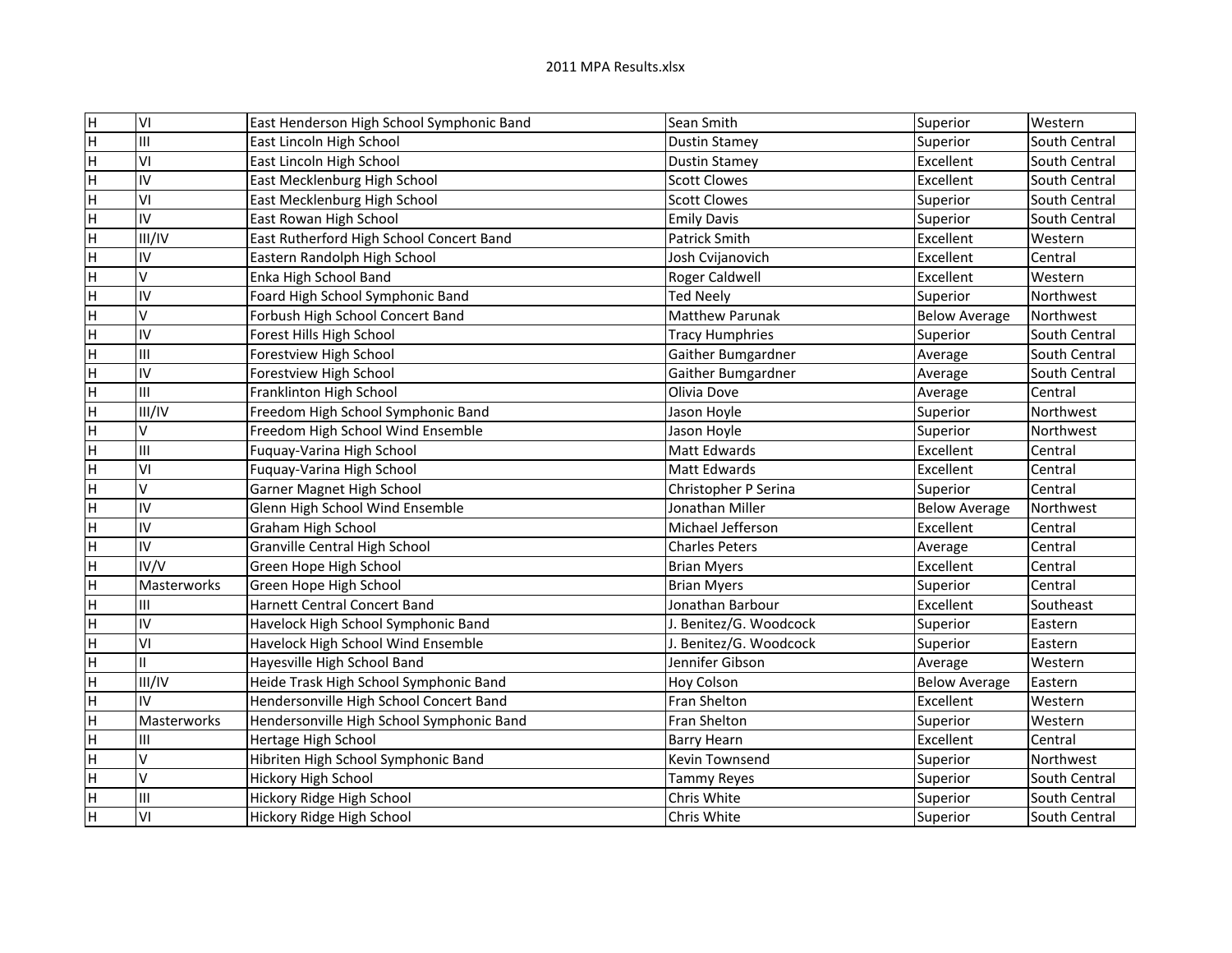| Īн                        | lıv    | High Point Christian                   | Ron Padgett            | Excellent | Central       |
|---------------------------|--------|----------------------------------------|------------------------|-----------|---------------|
| $\overline{\overline{H}}$ | lıv    | Hoke County Symphonic Band             | Charles Conner         | Average   | Southeast     |
| $\overline{H}$            | lvı    | Holly Springs High School              | Michael Biasi          | Excellent | Central       |
| H                         | lıv    | Hunter Huss High School                | Kameron Radford        | Excellent | South Central |
| H                         | lıv    | Independence High School               | Christopher Moreau     | Excellent | South Central |
| H                         | lıv    | J.H. Rose High School Concert Band     | Russell Knight         | Excellent | Eastern       |
| H                         | lvı    | J.H. Rose High School Symphonic Band   | Russell Knight         | Superior  | Eastern       |
| ŀн                        | lv     | Jack Britt Symphonic Winds             | <b>Timothy Parsons</b> | Superior  | Southeast     |
| ŀн                        | lv     | Jacksonville High School Wind Ensemble | Christopher Howard     | Excellent | Eastern       |
| H                         | Iш     | James B. Hunt High School Concert Band | Alan Mason             | Excellent | Eastern       |
| H                         | Iш     | Jay M. Robinson High School            | <b>Blair Smith</b>     | Excellent | South Central |
| H                         | lνι    | Jay M. Robinson High School            | <b>Blair Smith</b>     | Superior  | South Central |
| ĪН                        | Iш     | JF Webb High School                    | <b>Clint McCaskill</b> | Excellent | Central       |
| ĪН                        | Iш     | Kings Mountain High School             | Andrew Washburn        | Excellent | South Central |
| H                         | l٧ı    | Kings Mountain High School             | Gil Doggett            | Superior  | South Central |
| ĪН                        | Iш     | Kinston High School Symphonic Band     | Andrae King            | Excellent | Eastern       |
| H                         | $\vee$ | Lake Norman High School Symphonic Band | Chris Brown            | Superior  | Northwest     |
| lн                        | Ιvι    | Lake Norman High School Wind Ensemble  | Chris Brown            | Superior  | Northwest     |
| lн                        | Ιvι    | Ledford High School Wind Ensemble      | Mike Howell            | Superior  | Northwest     |
| lн                        | IV     | Leesville Road High School             | David S Albert         | Superior  | Central       |
| lн                        | ΙVΙ    | Leesville Road High School             | David S Albert         | Superior  | Central       |
| lн                        | Iш     | Lejeune High School Concert Band       | <b>Timothy Tyson</b>   | Excellent | Eastern       |
| lн                        | IV     | Lincolnton High School                 | David Benfield         | Excellent | South Central |
| ĪН                        | Iш     | Louisburg High School                  | <b>Brian D Miller</b>  | Average   | Central       |
| $\overline{\mathsf{H}}$   | lıv    | Louisburg High School                  | <b>Brian D Miller</b>  | Average   | Central       |
| H                         | V      | Maiden High School                     | Andrew Blair           | Superior  | South Central |
| H                         | VI     | Marvin Ridge High School               | <b>Keith James</b>     | Superior  | South Central |
| H                         | IV     | Massey Hill Concert Band               | Laurence Harvey II     | Superior  | Southeast     |
| H                         | III/IV | McDowell High School Concert Band      | Patrick Young          | Excellent | Western       |
| H                         | IV/V   | McDowell High School Wind Ensemble     | Patrick Young          | Excellent | Western       |
| H                         | liv    | Middle Creek High School               | John J Enloe           | Superior  | Central       |
| $\overline{H}$            | lνι    | Middle Creek High School               | John J Enloe           | Superior  | Central       |
| H                         | Iш     | Millbrook High School                  | Natalie Kerr           | Excellent | Central       |
| lн                        | V      | Millbrook High School                  | Natalie Kerr           | Excellent | Central       |
| lн                        | Iш     | Mooresville High School                | <b>Ken Davis</b>       | Superior  | South Central |
| lн                        | liv    | Mooresville High School                | Renae White            | Superior  | South Central |
| ℍ                         | lvı    | Mooresville High School                | lKen Davis             | Superior  | South Central |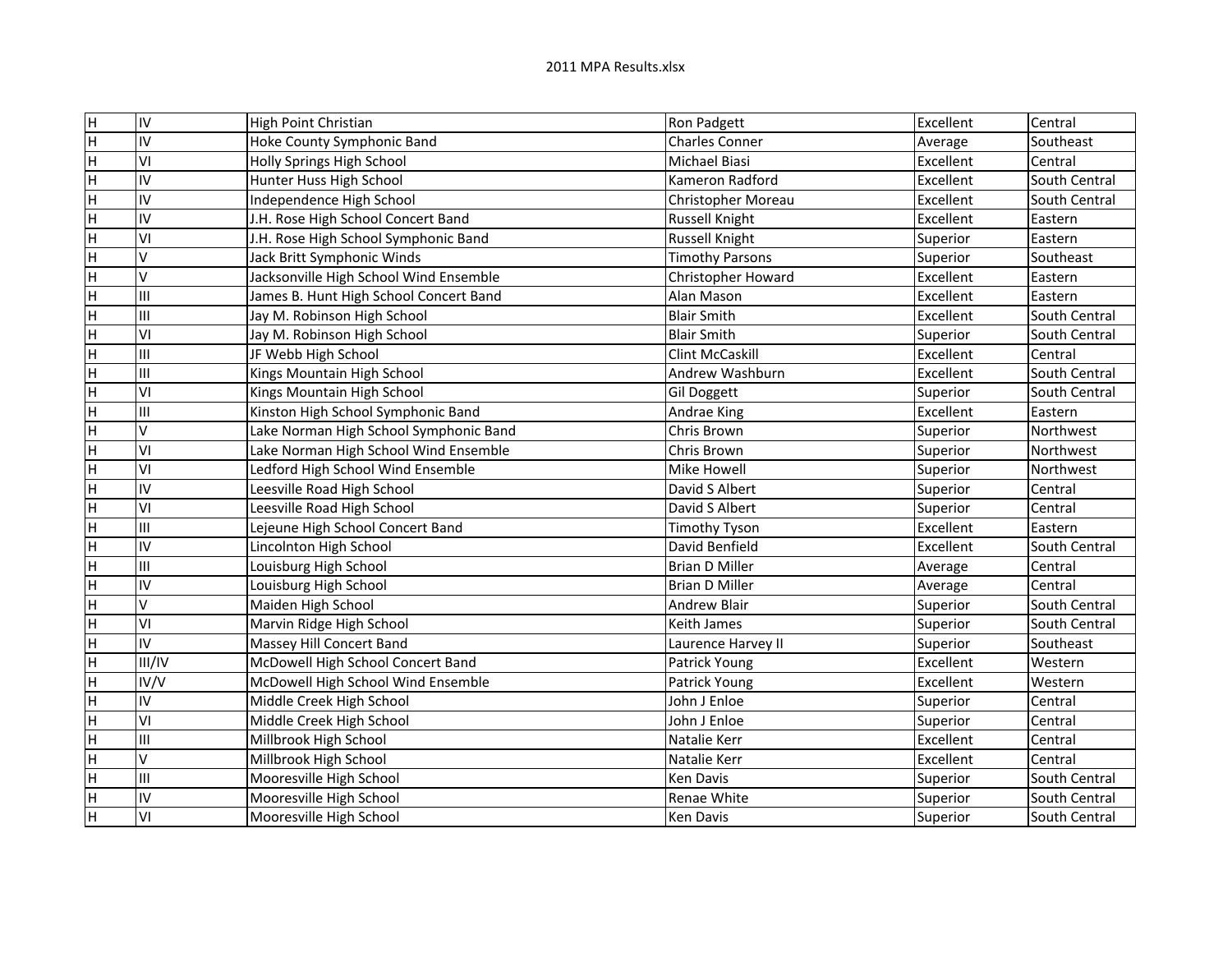| Īн | İlV | Morehead High School                     | Sean T. McClure              | Excellent | Central       |
|----|-----|------------------------------------------|------------------------------|-----------|---------------|
| H  | IV. | Mount Pleasant High School               | <b>Bart Tulbert</b>          | Superior  | South Central |
| H  | liv | Mt. Tabor High School Concert Band       | Marc Schaub                  | Excellent | Northwest     |
| H  | lv  | Mt. Tabor High School Symphonic Band     | Marc Schaub                  | Excellent | Northwest     |
| H  | lıv | Nash Central High School Concert Band    | Leo Nieves III & Matthew Ray | Excellent | Eastern       |
| H  | lv  | Nash Central High School Symphonic Band  | Leo Nieves III & Matthew Ray | Average   | Eastern       |
| H  | lıv | New Bern High School Symphonic Band      | <b>Christopher Elbing</b>    | Superior  | Eastern       |
| H  | l٧  | Newton Conover High School Band          | Haskew Smith                 | Excellent | Northwest     |
| H  | lıv | North Brunswick Wind Ensemble            | Mark Roddy                   | Excellent | Southeast     |
| H  | lıv | North Buncombe High School Concert Band  | D. Sanford Boone             | Excellent | Western       |
| H  | Ш   | North Davidson High School Concert Band  | Norian Fordham               | Excellent | Northwest     |
| H  | l٧  | North Davidson High School Wind Ensemble | Norian Fordham               | Superior  | Northwest     |
| H  | liv | North Forsyth High School Wind Ensemble  | <b>Rick Sigler</b>           | Average   | Northwest     |
| lн | liv | North Gaston High School                 | <b>Tim Reed</b>              | Excellent | South Central |
| lн | lvı | North Henderson High School Band         | <b>Steve Sigmon</b>          | Superior  | Western       |
| lн | lıv | North Iredell High School Wind Ensemble  | <b>Matthew Dowell</b>        | Comments  | Northwest     |
| lн | Iш  | North Lenoir High School Concert Band    | Matthew Jorgensen            | Excellent | Eastern       |
| H  | Ш   | North Lincoln High School                | Neil Underwood               | Excellent | South Central |
| H  | lvı | North Lincoln High School                | Neil Underwood               | Superior  | South Central |
| H  | Iш  | North Pitt High School Concert Band      | Richard Montoya              | Excellent | Eastern       |
| H  | lv. | North Raleigh Christian Academy          | James Burk                   | Excellent | Central       |
| H  | Iш  | North Stokes High School Concert Band    | Jonathan Gifford             | Superior  | Northwest     |
| H  | Iш  | North Wilkes High School Concert Band    | Nicole Lawson                | Superior  | Northwest     |
| H  | lıv | Northeast Guilford                       | <b>Steven Anderson</b>       | Average   | Central       |
| H  | Įш  | Northern Guilford High School            | Ed Kimbrough                 | Superior  | Central       |
| H  | lv  | Northern Guilford High School            | Ed Kimbrough                 | Superior  | Central       |
| H  | lvı | Northern Nash High School Wind Ensemble  | Erik Harris & Jim Boyce      | Superior  | Eastern       |
| H  | Iш  | Northside High School Concert Band       | <b>Brad Staley</b>           | Excellent | Eastern       |
| H  | ΙV  | Northside High School Wind Ensemble      | <b>Brad Staley</b>           | Superior  | Eastern       |
| H  | Iш  | Northview IB Concert Band                | Kathryn Redling              | Comments  | Northwest     |
| H  | lv  | Northwest Cabarrus High School           | Samuel Bogan II              | Superior  | South Central |
| H  | ĪШ  | Northwest Guilford High School           | <b>Brian McMath</b>          | Excellent | Central       |
| Ή  | lıv | Northwest Guilford High School           | <b>Brian McMath</b>          | Superior  | Central       |
| H  | lv. | Northwest Guilford High School           | <b>Brian McMath</b>          | Superior  | Central       |
| lн | lıv | Northwood High School                    | <b>Eugene Cottrell</b>       | Excellent | Central       |
| lн | lıv | Northwood Temple Acadamy 8-12 Band       | John H. Wright               | Excellent | Southeast     |
| lн | liv | Orange High School                       | <b>Andy Carter</b>           | Excellent | Central       |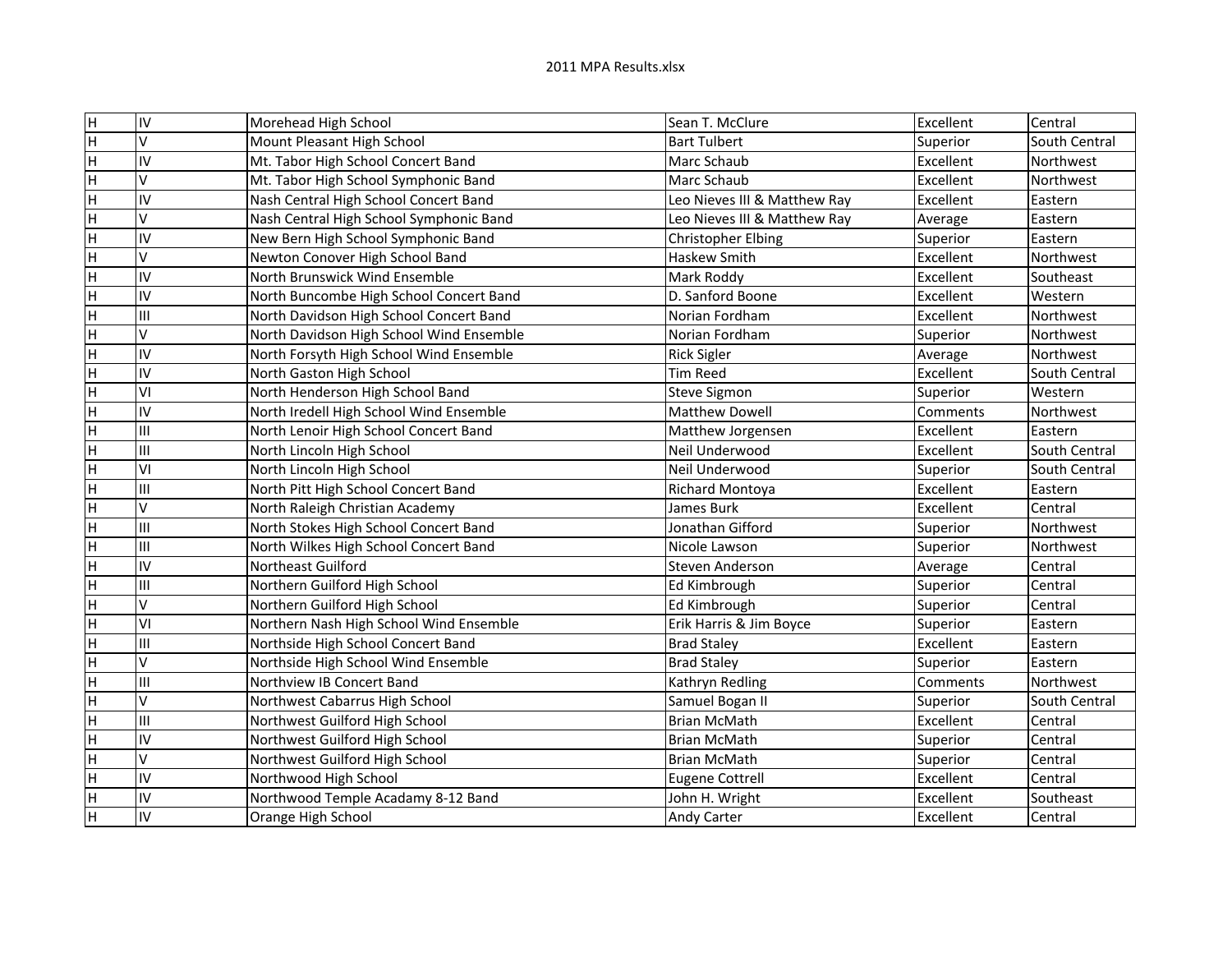| Īн | lνι    | Orange High School                           | <b>Andy Carter</b>              | Superior  | Central       |
|----|--------|----------------------------------------------|---------------------------------|-----------|---------------|
| H  | liv    | <b>Overhills Concert Band</b>                | Michael R. Sutton               | Superior  | Southeast     |
| H  | IV/V   | Owen High School Band                        | <b>Jason Minnix</b>             | Comments  | Western       |
| H  | IШ     | Page High School                             | <b>Eddie Deaton</b>             | Average   | Central       |
| H  | lv.    | Page High School                             | <b>Eddie Deaton</b>             | Excellent | Central       |
| H  | /      | Paisley IB Concert Band                      | Colin Tribby                    | Average   | Northwest     |
| H  | lıv    | Panther Creek High School                    | David Robinson                  | Superior  | Central       |
| H  | lv     | Panther Creek High School                    | David Robinson                  | Superior  | Central       |
| H  | lvı    | Panther Creek High School                    | David Robinson                  | Superior  | Central       |
| H  | III/IV | Parkland High School Concert Band            | Jonathan Hamiel                 | Average   | Northwest     |
| H  | lıv    | Parkwood High School                         | Archie Wallace                  | Excellent | South Central |
| H  | lıv    | Pasquotank County High School Symphonic Band | Robert Spitler                  | Average   | Eastern       |
| H  | lıv    | Patton High School Concert Band              | Chad Higdon                     | Superior  | Northwest     |
| H  | liv    | Pender High School Symphonic Band            | Casey Black                     | Average   | Eastern       |
| H  | liv    | Perquimans County High School Symphonic Band | Sarah Fenske                    | Excellent | Eastern       |
| lн | III/IV | Person County High School                    | Mark Robertson                  | Excellent | Central       |
| lн | lV.    | Piedmont High School                         | Jody Lukac                      | Excellent | South Central |
| lн | lıv    | Pinecrest Symphonic Band                     | James P. Muccio                 | Average   | Southeast     |
| lн | lvı    | <b>Pinecrest Wind Ensemble</b>               | James P. Muccio                 | Average   | Southeast     |
| H  | lıv    | Polk County High School Concert Band         | Cindy Gilbert                   | Superior  | Western       |
| H  | lv.    | Porter Ridge High School                     | lan Faires                      | Excellent | South Central |
| lн | III/IV | Providence Grove High School                 | Eric Gee                        | Excellent | Central       |
| H  | lıv    | Providence High School                       | Paul Jackson                    | Excellent | South Central |
| H  | lv.    | Providence High School                       | Sarah Russell                   | Excellent | South Central |
| H  | lvı    | Providence High School                       | Paul Jackson                    | Superior  | South Central |
| lн | lıv    | Ragsdale High School                         | Andrew Oldham                   | Excellent | Central       |
| H  | III/IV | Raleigh Charter High School                  | Cynthia Clark Brown             | Excellent | Central       |
| H  | lv.    | Ravenscroft School                           | <b>Bill Pendergrass</b>         | Superior  | Central       |
| H  | liv    | Reagan High School Concert Band              | <b>Andrew Craft</b>             | Excellent | Northwest     |
| H  | V/VI   | Reagan High School Symphonic Band            | <b>Andrew Craft</b>             | Superior  | Northwest     |
| H  | liv    | Reidsville High School                       | B. Mel Covington/Justin Terrell | Excellent | Central       |
| H  | liv    | Richlands High School Wind Ensemble          | Greg Shreckengost               | Excellent | Eastern       |
| H  | lıv    | Riverside High School Symphonic Band         | <b>Grant Michel</b>             | Excellent | Eastern       |
| H  | Ιv     | RJ Reynolds High School Concert Band         | Derrick James                   | Excellent | Northwest     |
| H  | Iш     | Roanoke Rapids High School Concert Band      | Laura Avery                     | Excellent | Eastern       |
| H  | İlV    | Roanoke Rapids High School Symphonic Band    | Laura Avery                     | Superior  | Eastern       |
| lн | Iш     | Robbinsville High School Band                | Jameson Stout                   | Average   | Western       |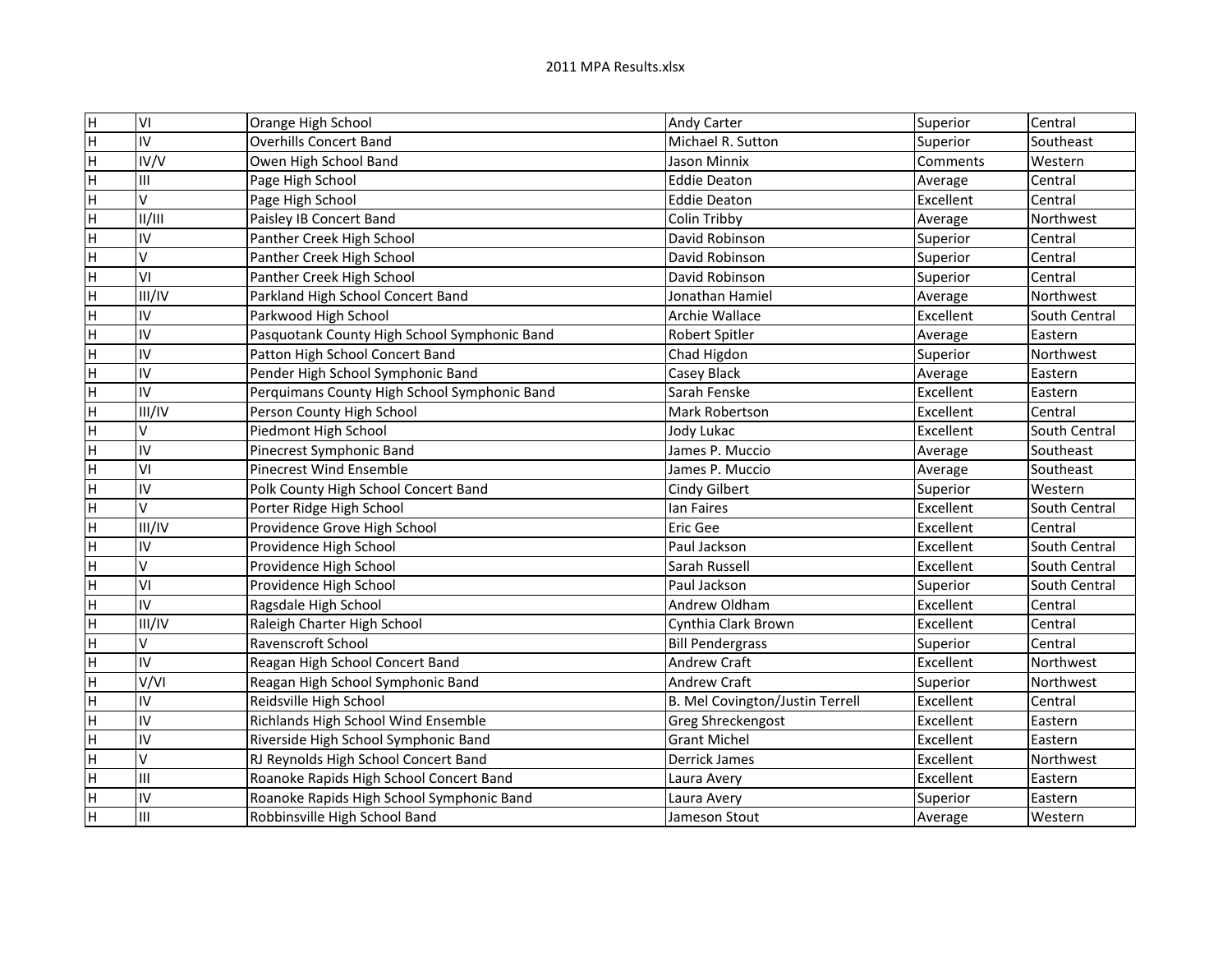| Īн | l٧  | Rockingham County High School               | Donald Dohm                 | Superior  | Central       |
|----|-----|---------------------------------------------|-----------------------------|-----------|---------------|
| H  | Iш  | Salisbury High School                       | <b>Faith Hollifield</b>     | Average   | South Central |
| H  | Iш  | Sanderson High School                       | <b>Creighton Flowers</b>    | Excellent | Central       |
| H  | lvı | Sanderson High School                       | <b>Creighton Flowers</b>    | Superior  | Central       |
| H  | IV. | Scotland Co Wind Ensemble                   | Dustin Hoke                 | Superior  | Southeast     |
| H  | ĪШ  | Scotland Freshman Band                      | Zach Ferguson               | Superior  | Southeast     |
| H  | l٧  | Smoky Mountain High School Band             | Andrew Umphlett             | Average   | Western       |
| H  | lvı | South Brunswick Wind Ensemble               | Joseph Messina              | Superior  | Southeast     |
| H  | Ш   | South Caldwell High School Concert Band     | Jason Childers              | Superior  | Northwest     |
| H  | lvı | South Caldwell High School Symphonic Band   | Jason Childers              | Excellent | Northwest     |
| H  | Ш   | South Columbus High School                  | <b>Britton Goodwin</b>      | Excellent | Southeast     |
| H  | Ш   | South Creek High School Concert Band        | <b>Tiffany Hassell-Abel</b> | Excellent | Eastern       |
| H  | liv | South Granville High School                 | <b>Ashley Sample</b>        | Excellent | Central       |
| H  | liv | South Iredell High School Concert Band      | <b>Jill Parker</b>          | Comments  | Northwest     |
| H  | Iш  | South Lenoir High School Concert Band       | John Tyson                  | Excellent | Eastern       |
| H  | lıv | South Mecklenburg High School               | Christopher Rugila          | Average   | South Central |
| H  | IV. | South Mecklenburg High School               | Christopher Rugila          | Excellent | South Central |
| H  | lıv | South Point High School                     | <b>Tim Hamilton</b>         | Excellent | South Central |
| H  | lıv | South Stokes High School Symphonic Band     | Kevin Reigle                | Excellent | Northwest     |
| H  | Iш  | South View High School Concert Band         | Jay Bolder                  | Superior  | Southeast     |
| H  | lıv | South View Symphonic Band                   | Jay Bolder                  | Excellent | Southeast     |
| H  | lvı | South View Wind Ensemble                    | Jay Bolder                  | Superior  | Southeast     |
| H  | lıv | Southeast Guilford High School              | Jeremy Ray                  | Superior  | Central       |
| H  | lıv | Southern Alamance High School               | <b>Charles Patton</b>       | Average   | Central       |
| H  | IV. | Southwest Guilford High School              | Kenny Butler                | Average   | Central       |
| H  | lıv | Southwest Onslow High School Symphonic Band | Kevin Day                   | Excellent | Eastern       |
| H  | lv  | St. Stephens High School Symphonic Band     | <b>Drew Stiles</b>          | Excellent | Northwest     |
| H  | lıv | Sun Valley High School                      | Jeff Reynolds               | Superior  | South Central |
| H  | Įш  | Swain High School Band                      | Karen Williams-Lanning      | Average   | Western       |
| H  | liv | Swansboro High School Concert Band          | William Weltman             | Excellent | Eastern       |
| H  | liv | T.C. Roberson High School Concert Band      | Michael Wilson              | Superior  | Western       |
| H  | lvı | T.C. Roberson High School Symphonic Band    | Michael Wilson              | Superior  | Western       |
| H  | lv. | <b>Terry Sanford Wind Ensemble</b>          | Chris Langdon               | Superior  | Southeast     |
| H  | liv | Topsail High School Wind Ensemble           | Keil McMurray               | Excellent | Eastern       |
| lн | ÌШ  | Tuscola High School Concert Band            | Tim Wise                    | Excellent | Western       |
| lн | V   | Tuscola High School Symphony Band           | <b>Tim Wise</b>             | Superior  | Western       |
| Īн | liv | Union Pines Symphonic Band                  | Rob Hill                    | Excellent | Southeast     |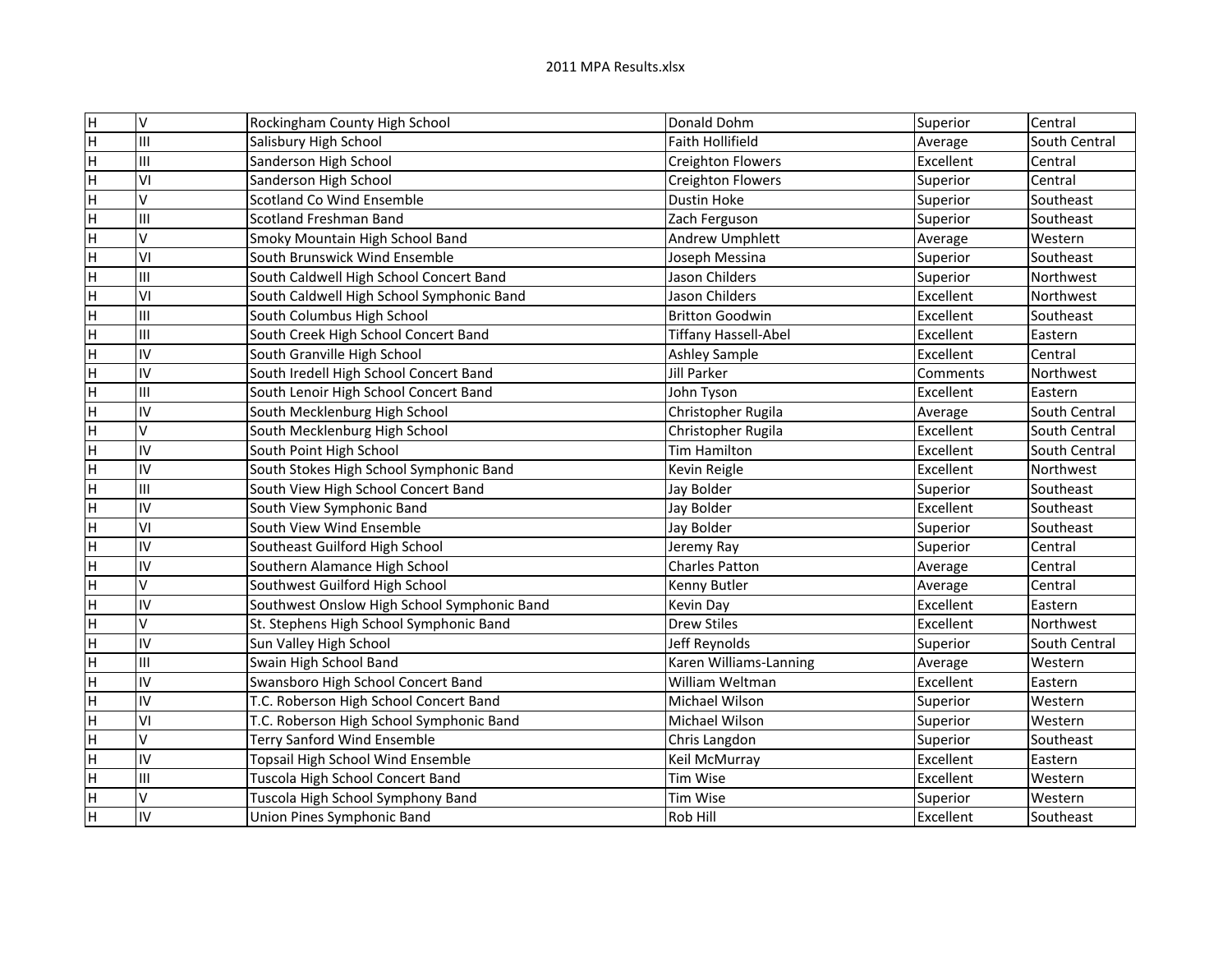| Īн | lνι    | Union Pines Wind Ensemble                | Rob Hill                      | Excellent    | Southeast     |
|----|--------|------------------------------------------|-------------------------------|--------------|---------------|
| H  | liv    | Vance High School                        | <b>Reginald Scott</b>         | Disqualified | South Central |
| H  | V/VI   | Wake Forest-Rolesville High School       | Alex Johnson                  | Excellent    | Central       |
| H  | lıv    | Wakefield High School                    | Joshua K Potter               | Superior     | Central       |
| H  | lvı    | Wakefield High School                    | Joshua K Potter               | Superior     | Central       |
| H  | Iш     | Walter M Williams High School            | James Brewer                  | Excellent    | Central       |
| H  | Iш     | Watauga High School Concert Band         | <b>Tim Walker</b>             | Comments     | Northwest     |
| H  | l٧     | Watauga High School Symphonic Band       | <b>Tim Walker</b>             | Excellent    | Northwest     |
| H  | lıv    | Weddington High School                   | Robert Owens                  | Superior     | South Central |
| H  | lıv    | West Caldwell High School Concert Band   | Jon Stafford                  | Comments     | Northwest     |
| H  | lıv    | West Carteret High School Concert Band   | Craig Everett & Andrew Wright | Superior     | Eastern       |
| H  | lvı    | West Carteret High School Symphonic Band | Craig Everett & Andrew Wright | Superior     | Eastern       |
| H  | liv    | West Columbus Concert Band               | George Nickerson              | Average      | Southeast     |
| H  | lv.    | West Craven High School Symphonic Band   | Bradley Langhans & Joseph Cox | Superior     | Eastern       |
| lн | III/IV | West Davidson High School Symphonic Band | Christina DiGioia             | Excellent    | Northwest     |
| lн | III/IV | West Forsyth High School Concert Band    | Jim Kirkpatrick               | Superior     | Northwest     |
| lн | lıv    | West Forsyth High School Symphonic Band  | Jim Kirkpatrick               | Superior     | Northwest     |
| lн | lvı    | West Forsyth High School Wind Ensemble   | Jim Kirkpatrick               | Superior     | Northwest     |
| lн | III/IV | West Henderson High School Band          | Alan Klaes                    | Superior     | Western       |
| lн | IV/V   | West Iredell High School Concert Band    | LeeAnna Ewing                 | Superior     | Northwest     |
| lн | lıv    | West Johnston Symphonic Band             | Garrett Griffin               | Superior     | Southeast     |
| H  | lvı    | West Johnston Wind Symphony              | David Duffy                   | Superior     | Southeast     |
| H  | lıv    | West Lincoln High School                 | <b>Tyler LaDuke</b>           | Excellent    | South Central |
| H  | Iш     | West McDowell Jr. High School Band       | Jenny Lanier                  | Superior     | Western       |
| H  | İlV    | West Rowan High School                   | <b>Daniel Trivette</b>        | Excellent    | South Central |
| H  | lıv    | West Stokes High School Symphonic Band   | David Bennett                 | Excellent    | Northwest     |
| H  | lv     | West Stokes High School Wind Ensemble    | David Bennett                 | Excellent    | Northwest     |
| H  | lıv    | Western Guilford High School             | <b>Chuck Capps</b>            | Superior     | Central       |
| H  | ΙV     | Western Harnett Concert Band             | <b>Bill Sutter</b>            | Excellent    | Southeast     |
| H  | Iш     | Western Harnett Freshman Band            | <b>Bill Sutter</b>            | Excellent    | Southeast     |
| H  | Iш     | Westover Symphonic Band                  | <b>Austin Chalmers</b>        | Superior     | Southeast     |
| H  | liv    | Wheatmore High School                    | <b>Jade Tolles</b>            | Superior     | Central       |
| H  | Iш     | White Oak High School Freshman Band      | Jason Morton                  | Excellent    | Eastern       |
| H  | lıv    | White Oak High School Symphonic Band     | Perry Ditch & Jason Morton    | Superior     | Eastern       |
| lн | lvı    | White Oak High School Wind Ensemble      | Perry Ditch & Jason Morton    | Superior     | Eastern       |
| lн | lıv    | Wilkes Central High School Concert Band  | <b>Patrick Watkins</b>        | Excellent    | Northwest     |
| lн | ĪШ     | William A. Hough High School             | <b>Robert Carrington</b>      | Superior     | South Central |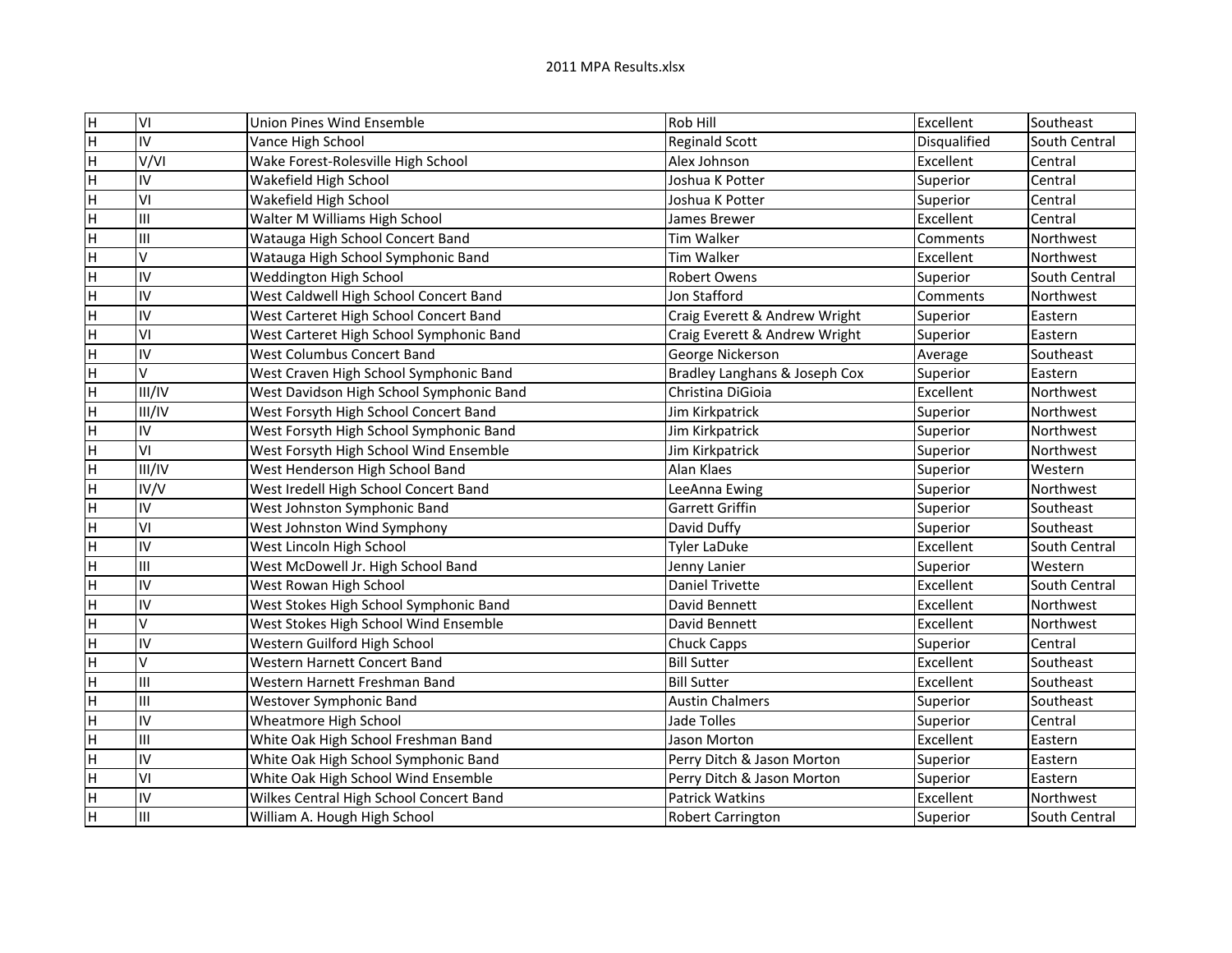| M  | III    | A. L. Stanback 7th Grade Band                             | J. Michael Capps      | Superior             | Central       |
|----|--------|-----------------------------------------------------------|-----------------------|----------------------|---------------|
| M  | Iш     | A. L. Stanback 8th Grade Band                             | J. Michael Capps      | Superior             | Central       |
| M  | II     | A.C. Reynolds Middle School 7th Grade Band                | Greg Love             | Excellent            | Western       |
| M  | Ш      | A.C. Reynolds Middle School 8th Grade Band                | Greg Love             | Excellent            | Western       |
| M  | Ш      | A.G. Cox Middle School Band                               | <b>B</b> Barker       | Excellent            | Eastern       |
| M  | II     | Alexander Graham Middle School 7th/8th Grade Band         | <b>Windy Fullagar</b> | Comments             | South Central |
| M  |        | American Rennaissance Middle School 6th Grade Band        | Jim Shulstad          | <b>Below Average</b> | Northwest     |
| M  |        | Anne Chestnut Middle School Concert Band                  | Joseph Gilreath       | Excellent            | Southeast     |
| M  | Iш     | Apex Middle School 7th Grade Band                         | Erik M. Riggs         | Average              | Central       |
| M  | lı/ıı  | Apple Valley Middle School 7th Grade Band                 | Gerald Ledford        | Superior             | Western       |
| M  | Iш     | Apple Valley Middle School 8th Grade Band                 | Gerald Ledford        | Excellent            | Western       |
| M  | T      | Archdale-Trinity Middle School 7th/8th Grade Concert Band | <b>Kim Summers</b>    | Superior             | Central       |
| M  | III/IV | Arndt Middle School Concert Band                          | Kevin Howard          | Superior             | Northwest     |
| M  | Ш      | Ashe County Middle School Concert Band                    | Paula Carlton         | Excellent            | Northwest     |
| M  | Ш      | Asheville Middle School 7th Grade Band                    | Amy Shaffer           | Superior             | Western       |
| M  | IШ     | Asheville Middle School 8th Grade Band                    | Connie Weeks          | Superior             | Western       |
| İМ | II     | Avery County Middle School Concert Band                   | Dee Raby              | Excellent            | Northwest     |
| İМ | T      | Bailey Middle School 7th/8th Grade Band                   | Ruth Petersen         | Excellent            | South Central |
| İм | T      | <b>Beaufort Middle School Band</b>                        | J McCreary            | Superior             | Eastern       |
| İМ | Ш      | Belmont Middle School 8th Grade Band                      | Carrie Lineburger     | Average              | South Central |
| İМ | II     | Bradley Middle School 7th/8th Grade Band                  | <b>Rick Owens</b>     | Average              | South Central |
| İМ | Ш      | <b>Brawley Middle School Concert Band</b>                 | Allison Schroeder     | Excellent            | Northwest     |
| İм | Ш      | Braxton Craven 6th Grade Beginning Band                   | Chris Ferguson        | Superior             | Central       |
| İМ | π      | Brevard Middle School Band                                | Donnie Mulligan       | Excellent            | Western       |
| İм | T      | Brewster Middle School Band                               | <b>B</b> Goehring     | Superior             | Eastern       |
| İм | Ш      | Broak Creek Middle School Band                            | <b>B</b> Durica       | Excellent            | Eastern       |
| İМ | Ш      | Brogden Middle School Festival Band                       | Michele Purcell       | Average              | Central       |
| İМ | π      | C. C. Erwin Middle School 8th Grade Band                  | Sonya Ferguson        | Excellent            | South Central |
| İМ | π      | C. C. Griffin Middle School 8th Grade Band                | Drew Carter           | Superior             | South Central |
| M  | π      | C.B. Martin Middle School Band                            | J Miller              | Excellent            | Eastern       |
| İМ | Ш      | C.M. Eppes Middle School Band                             | <b>K</b> Barclift     | Superior             | Eastern       |
| lм | π      | Cane Creek Middle School 7th Grade Band                   | <b>Bryon Graeber</b>  | Excellent            | Western       |
| İМ |        | Cane Creek Middle School Beginning Band                   | Clif Dodson           | Superior             | Western       |
| M  | lıv    | Cane Creek Middle School Honors Symphonic Band            | Clif Dodson           | Excellent            | Western       |
| İМ |        | Cannon School Middle School 6th Grade Band                | Dawn Taylor           | Excellent            | South Central |
| İМ |        | Cannon School Middle School 7th/8th Grade Band            | <b>Brad Davis</b>     | Average              | South Central |
| lм | Ш      | Cedar Creek Middle School Concert Band                    | Olivia J. Dove        | Comments             | Central       |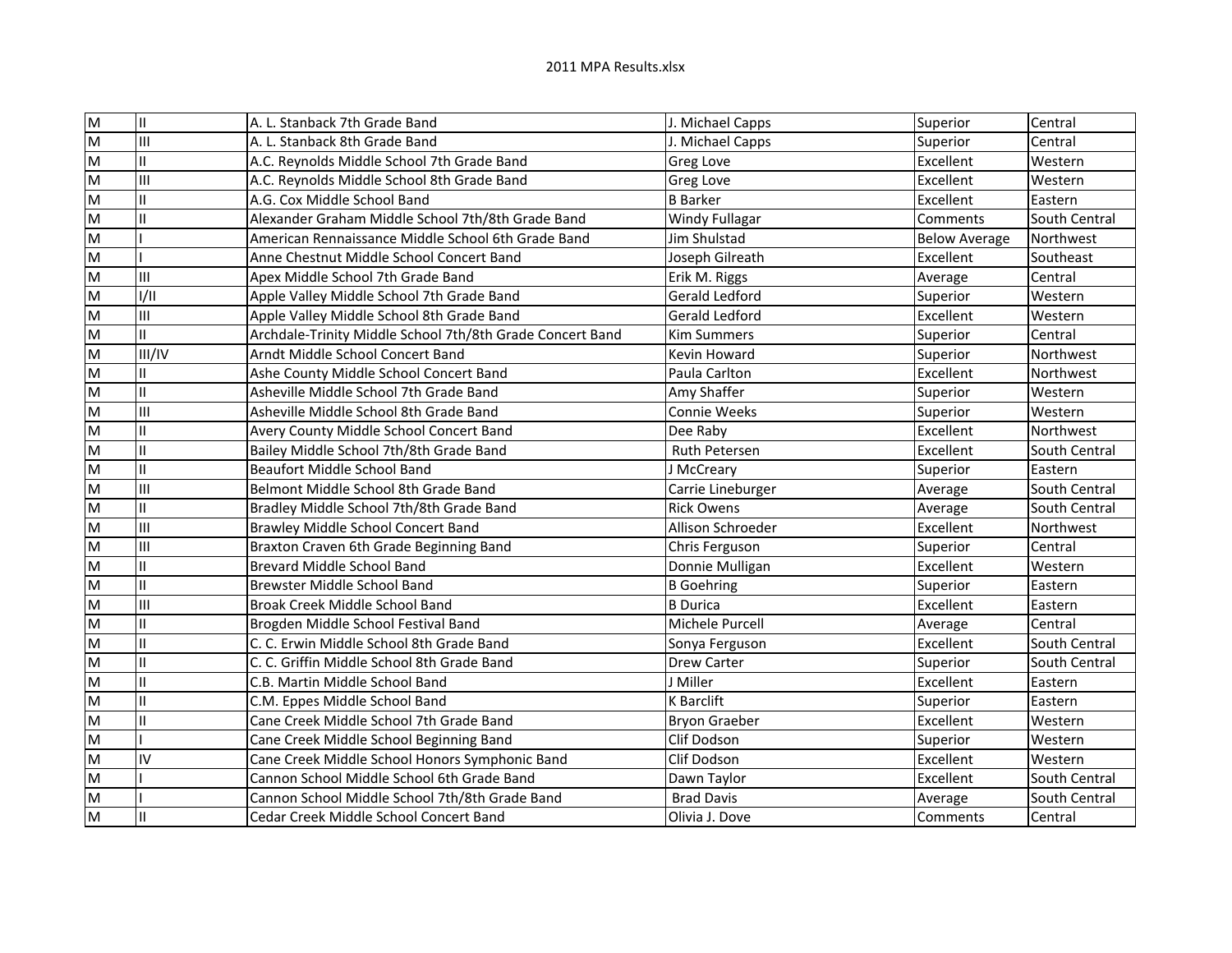| M  |              | Cedar Grove Middle School Symphonic Band         | Martin Callender         | <b>Excellent</b>     | Southeast      |
|----|--------------|--------------------------------------------------|--------------------------|----------------------|----------------|
| İм | IШ           | Central Davidson Middle School 8th Grade Band    | Rodney K. Workman        | Superior             | Northwest      |
| M  | II           | Central Wilkes Middle School Concert Band        | <b>Patrick Watkins</b>   | Excellent            | Northwest      |
| м  | II           | Chaloner Middle School Band                      | <b>B</b> Campbell        | Excellent            | Eastern        |
| lм |              | Charlotte Latin Middle School 6th Grade Band     | Boyd Johnston            | Excellent            | South Central  |
| M  | Iш           | Charlotte Latin Middle School 7th/8th Grade Band | Boyd Johnston            | Excellent            | South Central  |
| M  | Ш            | Chestnut Grove Middle School Wind Ensemble       | Benjamin Rhodes          | Excellent            | Northwest      |
| M  | II           | Chicod Middle School Band                        | D Wunker                 | Excellent            | Eastern        |
| M  | II           | Chowan 7th Grade Band                            | M Self                   | Average              | Eastern        |
| M  | II           | Chowan 8th Grade Band                            | M Self                   | Average              | Eastern        |
| M  | $\mathbf{H}$ | Clemmons Middle School 7th Grade Band            | Adam Joiner              | Excellent            | Northwest      |
| M  | Ш            | Clemmons Middle School 8th Grade Band            | Adam Joiner              | Excellent            | Northwest      |
| İМ | π            | Coats Erwin Middle School Concert Band           | Michael Krier            | Excellent            | Southeast      |
| İМ | π            | Collettsville School Advanced Band               | Jonathon T. Beal         | Superior             | Northwest      |
| M  |              | Collinswood Language Academy, 6th Grade Band     | Steven Rainville         | Excellent            | South Central  |
| M  | Ħ            | Cramerton Middle School 8th Grade Band           | Lisa Ratchford           | Superior             | South Central  |
| İМ | II           | Cranberry Middle School Concert Band             | Patrick Templeton        | Average              | Northwest      |
| İМ | lıv          | Crestdale Middle School Band                     | Lesli Clowes             | Superior             | South Central  |
| İМ | Iш           | Culbreth Middle School 8th Grade Band            | Sam Berryhill            | Superior             | Central        |
| İМ | Iш           | Cuthbertson Middle School 7th 8th Grade Band     | Katie Ebert              | Superior             | South Central  |
| İМ | lıı          | CW Stanford 7th/8th Grade Band                   | Mary E. May              | Superior             | Central        |
| İМ | π            | Dixon 7th Grade Middle School Band               | G Alsup                  | Average              | Eastern        |
| İМ | Iш           | Dixon 8th Grade Band                             | G Alsup                  | Excellent            | Eastern        |
| İМ | Ш            | Durant Road Middle School Concert Band           | Steven Kuni              | Superior             | Central        |
| İМ |              | Durham School of the Arts Beginning Band         | <b>Austin Greene</b>     | Excellent            | Central        |
| İМ | π            | Durham School of the Arts Intermediate Band      | Roberta Melton           | Excellent            | Central        |
| lм | lıv          | E. Lawson Brown Middle School 8th Grade Band     | Wes Allred / David Deese | Excellent            | Northwest      |
| İМ | Ш            | E.B. Aycock Middle School                        | J Barclift               | Superior             | Eastern        |
| İМ | π            | East Alexander Middle School Concert Band        | Amy Alexander            | Excellent            | Northwest      |
| lм | Ш            | East Burke Middle School 8th Grade Band          | Gale Scott               | Excellent            | Northwest      |
| İМ | Ш            | East Iredell Middle School Concert Band          | <b>Brent Harris</b>      | Superior             | Northwest      |
| м  | П            | East Lincoln, Middle School Band                 | <b>Brandon Meeks</b>     | Superior             | South Central  |
| lм | II           | East McDowell Jr. HS Band                        | Jason Miller             | Excellent            | <b>Western</b> |
| lм | II           | Eaton-Johnson Middle School Symphonic Band       | Rodney Brown             | Average              | Central        |
| İМ | II           | Ellis Middle School Concert Band                 | Jason Whitaker           | Comments             | Northwest      |
| İМ | II           | Flat Rock Middle School 8th Grade Band           | Barbara Poole            | Excellent            | Western        |
| lм | Iш           | Fred J. Carnage Middle School Concert Band       | Elizabeth Taylor         | <b>Below Average</b> | Central        |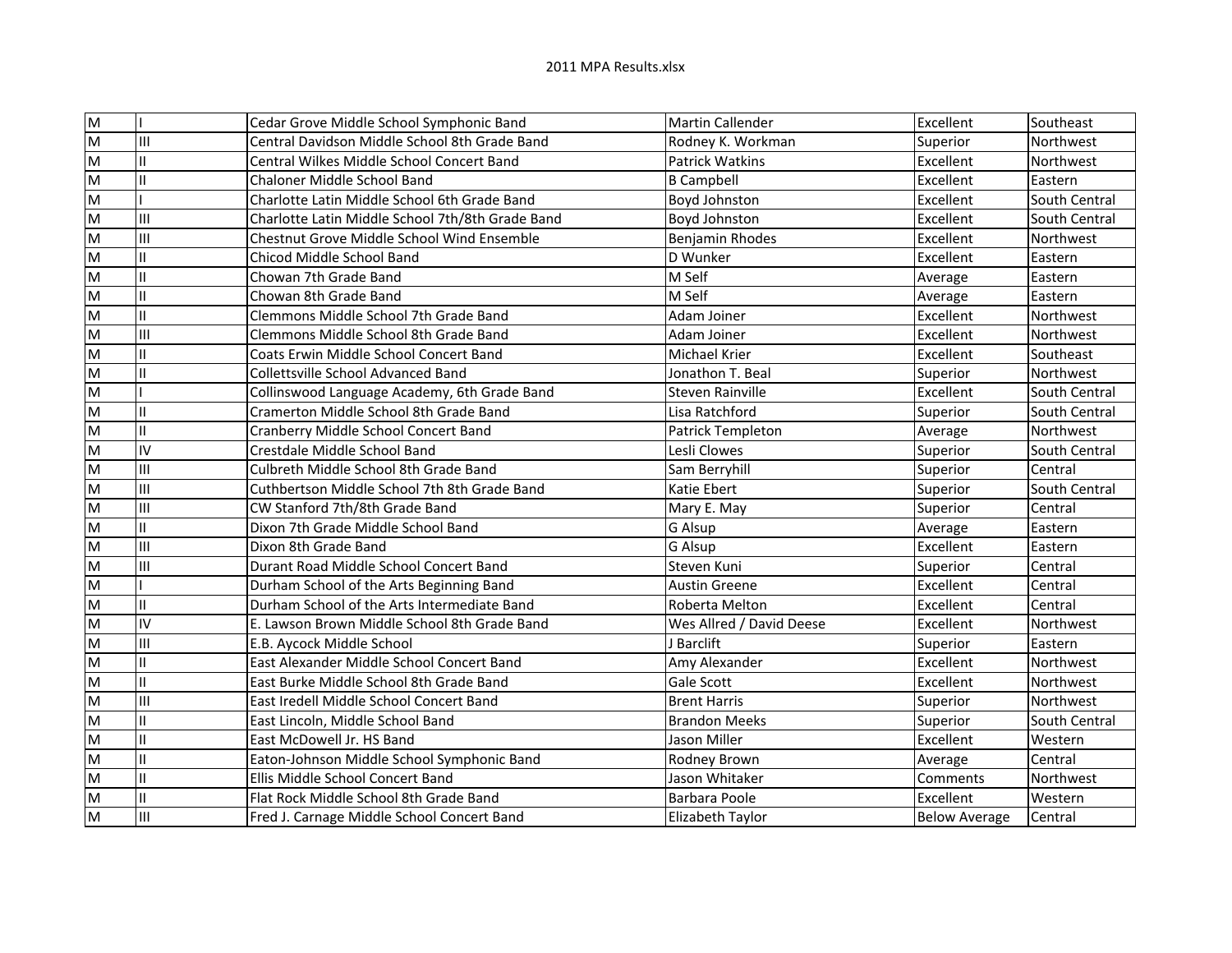| M  | Ш            | Fred J. Carnage Middle School Intermediate Band | Matthew Pellas             | Excellent | Central       |
|----|--------------|-------------------------------------------------|----------------------------|-----------|---------------|
| M  | Ш            | Gamewell Middle School Concert Band             | Amanda Inabinet            | Excellent | Northwest     |
| M  | II           | Grandview Middle School 7th/8th Grade Band      | <b>Richard Holmes</b>      | Superior  | South Central |
| M  | II           | Granite Falls Middle School 7th Grade Band      | Sarah Stafford             | Superior  | Northwest     |
| M  | II           | Granite Falls Middle School 8th Grade Band      | Sarah Stafford             | Superior  | Northwest     |
| M  | II           | Gravelly Hill Middle School Concert Band        | Arris A. Golden            | Superior  | Central       |
| M  | $\mathbf{H}$ | Grover C Fields Middle School Band              | J Campbell                 | Excellent | Eastern       |
| M  | II.          | Guilford Middle School 8th Grade Band           | Carl Cruthis               | Average   | Central       |
| M  | III/IV       | Guy B. Phillips Middle School Symphonic Band    | Jane Cutchin               | Superior  | Central       |
| M  | Ш            | H.J. MacDonald Middle School Band               | A Landis                   | Excellent | Eastern       |
| M  | II           | Hanes Middle School 7th Grade Band              | Blake McCraw / Danny Green | Superior  | Northwest     |
| M  | II           | Harris Road Middle School 8th Grade Band        | Scott Mills                | Superior  | South Central |
| İМ | II           | Havelock Middle School Band                     | M Lorek                    | Superior  | Eastern       |
| İМ | Ш            | Hawfields Middle School 8th Grade Band          | Jennifer Beddingfield      | Excellent | Central       |
| M  | IШ           | Hayesville Middle School Band                   | Jennifer Gibson            | Excellent | Western       |
| İМ | lıı          | Hendersonville Middle School Band               | <b>Buddy Gudger</b>        | Excellent | Western       |
| İМ | π            | Heritage Middle School MPA Band                 | Kathy Bailey               | Excellent | Central       |
| İМ | π            | Hertford County Middle School Band              | J Reid                     | Excellent | Eastern       |
| İМ | II           | Hickory Ridge Middle School 8th Grade Band      | <b>Edd Powell</b>          | Superior  | South Central |
| İМ | II           | Holbrook Middle School 8th Grade Band           | Jeanette Myers             | Excellent | South Central |
| İМ | II           | Holly Grove Middle School 8th Grade Band        | Robin Gorham               | Superior  | Central       |
| İМ | π            | Holly Shelter Middle School Band                | A Hinson                   | Excellent | Eastern       |
| İм | II           | Hope Middle School Band                         | <b>B</b> Castro            | Excellent | Eastern       |
| İМ | π            | Horton Middle School Concert Band               | Casey Spillman             | Excellent | Central       |
| İМ | π            | Hudson Middle School 7th Grade Band             | Leah Spicer                | Superior  | Northwest     |
| İМ | lıı          | Hudson Middle School 8th Grade Band             | Leah Spicer                | Excellent | Northwest     |
| İМ | /            | Hunter's Creek Middle School Band               | B Edmonds & C Homer        | Superior  | Eastern       |
| İМ | π            | J. N. Fries Middle School 8th Grade Band        | Jason Partridge            | Superior  | South Central |
| lм | π            | Jacksonville Commons Middle School Band         | M Staley                   | Excellent | Eastern       |
| İМ |              | James Martin Middle School 7th/8th Grade Band   | <b>Steven Stevens</b>      | Average   | South Central |
| İМ | /            | Jefferson Middle School 8th Grade Band          | Marc Schaub                | Superior  | Northwest     |
| м  |              | John Chavis Middle School 7th Grade Band        | Vickie Whitfield           | Superior  | South Central |
| lм | II           | John Chavis Middle School 8th Grade Band        | Vickie Whitfield           | Superior  | South Central |
| lм | II           | Kernodle Middle School 7th Grade Band           | Kenneth Tysor              | Excellent | Central       |
| İМ | II           | Kernodle Middle School Beginning Band           | Kenneth Tysor              | Excellent | Central       |
| İМ | II           | Knox Middle School 7th/8th Grade Band           | Samuel Kyzer               | Excellent | South Central |
| lм | Iш           | Ledford Middle School 8th Grade Band            | Margie Harrison            | Excellent | Northwest     |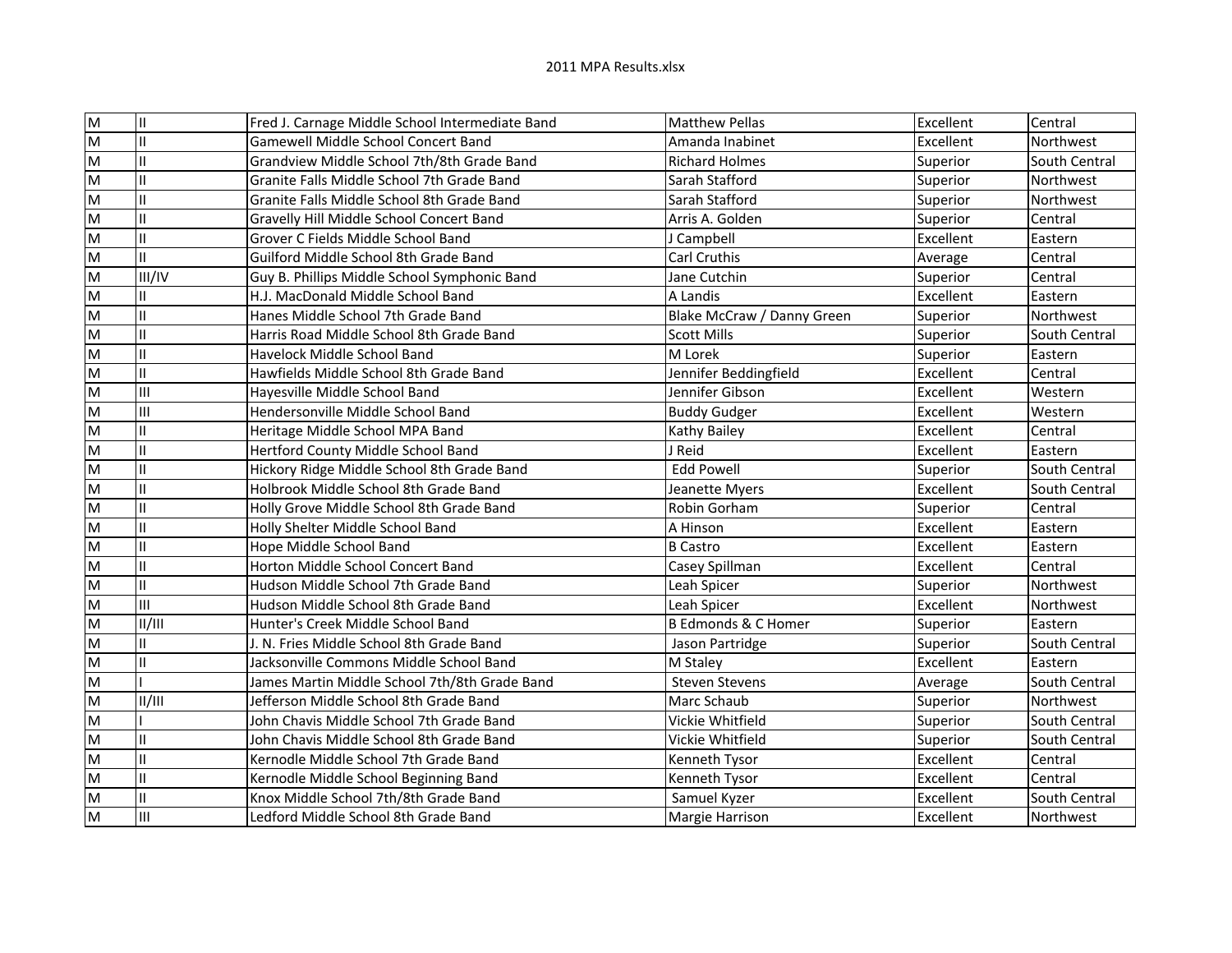| Īм                                     | IΠ                                  | Lexington Middle School Concert Band                                                                                                                                                                                                                                                                                                                    | <b>Gregory Downing</b>                                                                                     | Comments                                                                                       | Northwest                                                                                 |
|----------------------------------------|-------------------------------------|---------------------------------------------------------------------------------------------------------------------------------------------------------------------------------------------------------------------------------------------------------------------------------------------------------------------------------------------------------|------------------------------------------------------------------------------------------------------------|------------------------------------------------------------------------------------------------|-------------------------------------------------------------------------------------------|
| M                                      | lıv                                 | Ligon GT Magnet Middle School Concert Band                                                                                                                                                                                                                                                                                                              | Helen Bishop                                                                                               | Excellent                                                                                      | Central                                                                                   |
| M                                      | Ш                                   |                                                                                                                                                                                                                                                                                                                                                         |                                                                                                            | Excellent                                                                                      |                                                                                           |
|                                        |                                     | Ligon GT Magnet Middle School Symphonic Band                                                                                                                                                                                                                                                                                                            | Helen Bishop                                                                                               |                                                                                                | Central                                                                                   |
| M                                      | Ш                                   | Lincolnton Middle School 8th Grade Band                                                                                                                                                                                                                                                                                                                 | Amber Hoyle                                                                                                | Average                                                                                        | South Central                                                                             |
| M                                      | II                                  | Mac Williams Middle School Concert Band                                                                                                                                                                                                                                                                                                                 | Felicia Warren-MacNaught                                                                                   | Superior                                                                                       | Southeast                                                                                 |
| M                                      | lıv                                 | Mac Williams Middle School Symphonic Band                                                                                                                                                                                                                                                                                                               | Felicia Warren-MacNaught                                                                                   | Superior                                                                                       | Southeast                                                                                 |
| M                                      | Iш                                  | Martin GT Magnet Middle School Symphonic Band                                                                                                                                                                                                                                                                                                           | Lou Ellen Wilson                                                                                           | Excellent                                                                                      | Central                                                                                   |
| M                                      | lıv                                 | Marvin Ridge Middle School Band                                                                                                                                                                                                                                                                                                                         | Jennifer Isenhour                                                                                          | Superior                                                                                       | South Central                                                                             |
| M                                      | II                                  | Max Abbot Middle School Band                                                                                                                                                                                                                                                                                                                            | Julie Jordan                                                                                               | Excellent                                                                                      | Southeast                                                                                 |
| M                                      | Iш                                  | McDougle Middle School 8th Grade Concert Band                                                                                                                                                                                                                                                                                                           | <b>Brad Landess</b>                                                                                        | Excellent                                                                                      | Central                                                                                   |
| M                                      | Iш                                  | Meadowlark Middle School 8th Grade Band                                                                                                                                                                                                                                                                                                                 | <b>Matt Liner</b>                                                                                          | Excellent                                                                                      | Northwest                                                                                 |
| M                                      | Ш                                   | Mendenhall Middle School Band                                                                                                                                                                                                                                                                                                                           | <b>Brent T. Davis</b>                                                                                      | Superior                                                                                       | Central                                                                                   |
| M                                      | II                                  | Metrolina Christian Academy Middle School Band                                                                                                                                                                                                                                                                                                          | <b>Bradley Medford</b>                                                                                     | Superior                                                                                       | South Central                                                                             |
| M                                      | Iш                                  | Mills Park Middle School Concert Band                                                                                                                                                                                                                                                                                                                   | <b>Tony Powell</b>                                                                                         | Superior                                                                                       | Central                                                                                   |
| M                                      |                                     | Mint Hill Middle School 7th Grade Band,                                                                                                                                                                                                                                                                                                                 | Amy Medlin                                                                                                 | Excellent                                                                                      | South Central                                                                             |
| M                                      | Ш                                   | Mint Hill Middle Schooln 8th Grade Band                                                                                                                                                                                                                                                                                                                 | Amy Medlin                                                                                                 | Excellent                                                                                      | South Central                                                                             |
| M                                      |                                     | Monroe Middle School 6th Grade Band                                                                                                                                                                                                                                                                                                                     | C.Retzlaff & N. Lail                                                                                       | Excellent                                                                                      | South Central                                                                             |
| м                                      | II                                  | Monroe Middle School 7th/8th Grade Band                                                                                                                                                                                                                                                                                                                 | Craig Retzlaff                                                                                             | Superior                                                                                       | South Central                                                                             |
| İм                                     | lπ                                  | Mooresville Middle School 8th Grade Band                                                                                                                                                                                                                                                                                                                | F. Davis & R. White                                                                                        | Excellent                                                                                      | South Central                                                                             |
| $\overline{\mathsf{M}}$                | II/III                              | Morehead City Middle School Band                                                                                                                                                                                                                                                                                                                        | M Neptune & A Wright                                                                                       | Superior                                                                                       | Eastern                                                                                   |
| м                                      | II                                  | Mt. Holly Middle School 8th Grade Band                                                                                                                                                                                                                                                                                                                  | <b>Eric Myers</b>                                                                                          | Superior                                                                                       | South Central                                                                             |
| İМ                                     | Ш                                   | Murray Middle School Band                                                                                                                                                                                                                                                                                                                               | D Tyson                                                                                                    | Excellent                                                                                      | Eastern                                                                                   |
| İМ                                     | Ш                                   | Myrtle Grove Middle School Band                                                                                                                                                                                                                                                                                                                         | S Morgan                                                                                                   | Superior                                                                                       | Eastern                                                                                   |
| İм                                     | Iш                                  | New Bridge Middle School Band                                                                                                                                                                                                                                                                                                                           | <b>B</b> Copeland                                                                                          | Comments                                                                                       | Eastern                                                                                   |
| İм                                     | II/III                              | Newport 7th GradeMiddle School Band                                                                                                                                                                                                                                                                                                                     | D Stroud                                                                                                   | Superior                                                                                       | Eastern                                                                                   |
| İм                                     | IШ                                  | Newport Middle School Concert Band                                                                                                                                                                                                                                                                                                                      | David Stroud                                                                                               | Superior                                                                                       | Eastern                                                                                   |
| lм                                     | IШ                                  | North Asheboro Middle School 8th Grade Concert Band                                                                                                                                                                                                                                                                                                     | Scott A. Benhart                                                                                           | Average                                                                                        | Central                                                                                   |
| İМ                                     | Iш                                  | North Buncombe Middle School Band                                                                                                                                                                                                                                                                                                                       | Mary Jo Sparrow                                                                                            | Superior                                                                                       | Western                                                                                   |
| м                                      | III/IV                              | North Davidson Middle School Wind Ensemble                                                                                                                                                                                                                                                                                                              | Keith Grush                                                                                                | Superior                                                                                       | Northwest                                                                                 |
| lм                                     | Ш                                   | North Garner Middle School Concert Band                                                                                                                                                                                                                                                                                                                 | Tim Kohring                                                                                                | Excellent                                                                                      | Central                                                                                   |
|                                        |                                     |                                                                                                                                                                                                                                                                                                                                                         | Jerald Lowe                                                                                                | Excellent                                                                                      |                                                                                           |
|                                        |                                     |                                                                                                                                                                                                                                                                                                                                                         |                                                                                                            |                                                                                                |                                                                                           |
|                                        | II                                  |                                                                                                                                                                                                                                                                                                                                                         |                                                                                                            |                                                                                                |                                                                                           |
|                                        |                                     |                                                                                                                                                                                                                                                                                                                                                         |                                                                                                            |                                                                                                |                                                                                           |
|                                        |                                     |                                                                                                                                                                                                                                                                                                                                                         |                                                                                                            |                                                                                                |                                                                                           |
|                                        |                                     |                                                                                                                                                                                                                                                                                                                                                         |                                                                                                            |                                                                                                |                                                                                           |
|                                        |                                     |                                                                                                                                                                                                                                                                                                                                                         |                                                                                                            |                                                                                                |                                                                                           |
| İМ<br> м<br>lм<br>lм<br>lм<br>lм<br>İм | $\vert \vert$<br>Iш<br>Iш<br>Ш<br>Ш | North Lincoln Middle School 7th Grade Band<br>North Lincoln Middle School 8th Grade Band<br>North Wilkes Middle School Concert Band<br>Northeast Guilford Middle School 8th Grade Band<br>Northview Middle School Concert Band<br>Northwest Guilford Middle School 7th Grade Symphonic Band<br>Northwest Guilford Middle School 8th Grade Wind Ensemble | Jerald Lowe<br>Nicole Lawson<br>Christopher Henry<br>David Wortman<br>Donald J. Walter<br>Donald J. Walter | Superior<br><b>Below Average</b><br><b>Below Average</b><br>Superior<br>Excellent<br>Excellent | South Central<br>South Central<br>Northwest<br>Central<br>Northwest<br>Central<br>Central |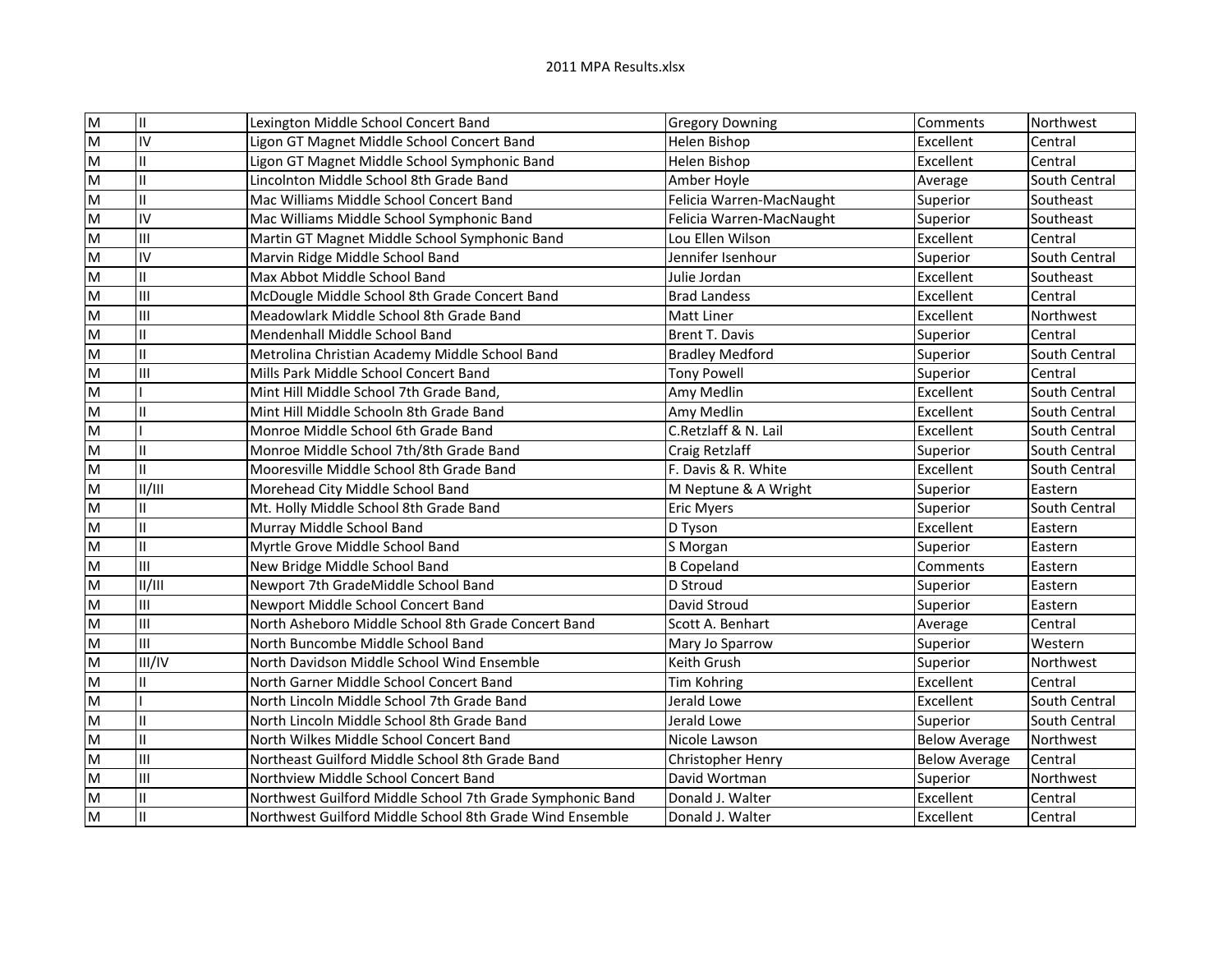| İМ                      | IШ  | Owen Middle School Band                                | <b>Tyson Hamrick</b>          | Excellent | lWestern         |
|-------------------------|-----|--------------------------------------------------------|-------------------------------|-----------|------------------|
| lм                      | Ш   | Pactolus Middle School                                 | L O'Neal                      | Average   | Eastern          |
| M                       | II  | Parkway / Blowing Rock Combined 7th and 8th Grade Band | <b>Judd Pinnix</b>            | Comments  | Northwest        |
| M                       | II  | Piedmont Middle School 7th/8th Grade Band              | Jody Lukac                    | Superior  | South Central    |
| M                       |     | Piney Grove Middle School 7thand 8th Grade Band        | Jonathan Gifford              | Excellent | Northwest        |
| M                       | Iш  | Polk County Middle School Band                         | Jill Bennett                  | Superior  | Western          |
| M                       | Ш   | Porter Ridge Middle School 7th Grade Band              | Stephanie Tomberlin           | Superior  | South Central    |
| İМ                      | Iш  | Porter Ridge Middle School 8th Grade Band              | Stephanie Tomberlin           | Superior  | South Central    |
| м                       |     | Prospect School Band                                   | James Jorgensen               | Excellent | Southeast        |
| İМ                      | Ш   | Providence Day Middle School 7th/8th Grade Band        | Doug Henry                    | Superior  | South Central    |
| lм                      | Iш  | Ravenscroft School Middle School Band                  | <b>Bill Pendergrass</b>       | Superior  | Central          |
| $\overline{\mathsf{M}}$ | lπ  | Red Oak 7th Grade Band                                 | M Stauffer & B Rackley        | Superior  | Eastern          |
| M                       | Iш  | Red Oak 8th Grade Band                                 | M Stauffer & B Rackley        | Superior  | Eastern          |
| M                       |     | Reidsville Middle School 7th Grade Band                | Justin Terrell/Mel Covington  | Superior  | Central          |
| M                       |     | Ridge Road Middle School 7th/8th Grade Band            | Kimberly Wise                 | Average   | South Central    |
| M                       | lπ  | Rochelle Middle School Band                            | <b>B</b> Corey                | Average   | Eastern          |
| м                       | II  | Rockingham County Middle School Jaguar Band            | <b>Brian Otter</b>            | Superior  | Central          |
| м                       | Iш  | Roland-Grise Middle School Band                        | P Frank                       | Excellent | Eastern          |
| lм                      | lıv | Rosman Middle School and HS Band                       | Carolyn Smith                 | Excellent | Western          |
| lм                      | IШ  | Rugby Middle School Band                               | Jason Plummer                 | Average   | Western          |
| İМ                      | Iш  | Salem Middle School 8th Grade Band                     | <b>Bobby Hinson</b>           | Superior  | Central          |
| İМ                      | Ш   | Sallie B. Howard Middle School Band                    | J Buttrum                     | Excellent | Eastern          |
| lм                      | Ш   | Shelby Middle School 8th Grade Band                    | J. Phillips & B. Young        | Excellent | South Central    |
| İМ                      | Iш  | Smith Academy Middle School Band                       | Jason Robison                 | Superior  | Western          |
| İМ                      | Iш  | South Asheboro Middle School 8th Grade Concert Band    | Susan Butler                  | Excellent | Central          |
| м                       | Ш   | South Creek Middle School Band                         | T Savage                      | Excellent | Eastern          |
| м                       | Ш   | South Davie Middle School Concert Band                 | Kathy Ferebee                 | Excellent | Northwest        |
| lм                      | Ш   | Southeast Middle School Concert Band                   | Eugene Mabry / Forrest Munden | Superior  | <b>Northwest</b> |
| lм                      | Ш   | Southeastern Stokes Middle School Concert Band         | Andy Booze                    | Excellent | Northwest        |
| lм                      | Ш   | Southern Nash 7th Grade Band                           | P Coyle                       | Excellent | Eastern          |
| м                       | Iш  | Southern Nash 8th Grade Band                           | P Coyle                       | Excellent | Eastern          |
| lм                      | Ш   | Southwest Guilford Middle School 7th Grade Band        | Stephanie Linville            | Excellent | Central          |
| lм                      | Iш  | Southwest Guilford Middle School 8th Grade Band        | Stephanie Linville            | Excellent | Central          |
| lм                      | Ш   | Southwest Middle School Band                           | M Lopez                       | Superior  | Eastern          |
| lм                      | Iш  | Spring Hill Middle School Band                         | Jane McLaurin                 | Excellent | Southeast        |
| lм                      | Ш   | Spring Lake Middle School Band                         | <b>Tracy Gorman</b>           | Average   | Southeast        |
| İм                      | Ш   | Springfield Middle School Band                         | G Huddleston                  | Excellent | Eastern          |